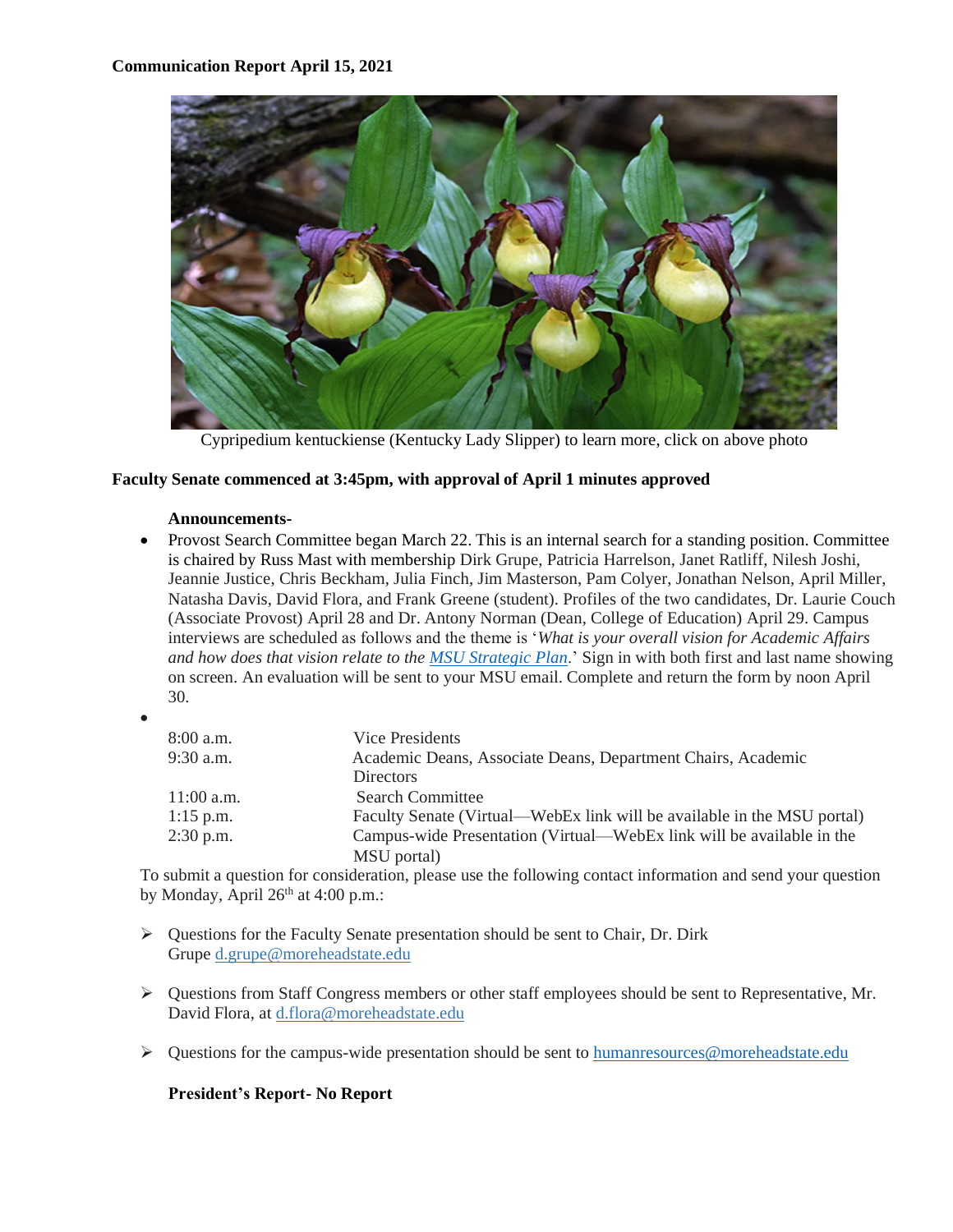# **Special Guest: Mary Fister-Tucker, VP Fiscal Services**

• Reported that Dr. Morgan went to the TRS Executive Secretary and received a letter,

dated April 9, that clarified that the years in service raise (up to  $\hat{\text{1200}}$ ) would be applied to retirement calculations. Any other raises related to compensation or inversion would not apply until after 2025. (\*NOTE: Letter from TRS General Counsel Barnes responds to an email from Dr. Morgan. The letter from Barnes neither specifies the content of Morgan's email nor does it clearly address allowance of the years in service raise. See entire letter included at end of CR).



#### **Questions:**

- Regent Adams asked if there will be any effort from Dr. Morgan to present a united message to campus. She suggested it might be helpful to bring all campus constituencies together for accurate communication. It would also be helpful for all state higher education institutions to join in asking for information and uniform messaging to higher education. VP Fister-Tucker replied that she believed the compensation plan had followed policies.
- Senator Kiffmeyer stated that "we're constantly searching for answers. Why are we calling KTRS? There is a disturbing trend across the country to hide information. We NEED SHARED GOVERNANCE."
- Senator Sharp asked when faculty would have more information on compression plan. "Will we see anything?" to which VP Fister-Tucker asked Provost to respond.

#### **Provost's Report-**



Commencement is proceeding as an in-person event scheduled for May 8, Jayne Stadium, 9:30am Caudill College of Humanities, 12:00pm Colleges of Education and Business, 2:30pm College of Science, and Craft Academy at 5:30pm.

• Instructional Grants have had a good response with about 90 proposals received. Together with college requests, this will have contributed "in excess of \$200,000" toward instruction.

• Promotion and Emeritus recommendations have moved forward

to Dr. Morgan. Provost met with Promotion Committee April 19 to discuss review process using Blackboard LMS. It is anticipated that the Fac180 workgroup will have

recommendations for campus at end of Spring semester. • Tenure workshop, for those attempting tenure 2021, will be held the week of April 19.

- Celebration of Student Scholarship scheduled April 21.
- In follow-up to VP Fister-Tucker and Senator Sharp's question, Provost responded that the delay in reporting compression/inversion compensation recommendations had been in defining compression. The goal now is to complete recommendations by end of Spring semester, May 7. "The goal of compression was to bring higher ranks more dollars so higher ranks would have dollars and in rank equity."



# **Questions:**

• Senator Lennex asked for information about handicapped parking for graduation. Provost stated that Registrar's Office would be sending out that information. (\*NOTE: No information has been distributed to faculty as of 4.24.21).

# **Regent Report:**

• Last Friday, April  $11<sup>th</sup>$ , the Coalition of Faculty Senate Leadership (COSFL) met. In the course of conversation, representatives from EKU stated that their Budget Committee was addressing the recent modifications to KRS 161.220.

Noteworthy points:

- EKU has a Budget Committee
- The committee includes faculty with relevant disciplinary expertise (the committee member who spoke at COSFL is a professor of finance)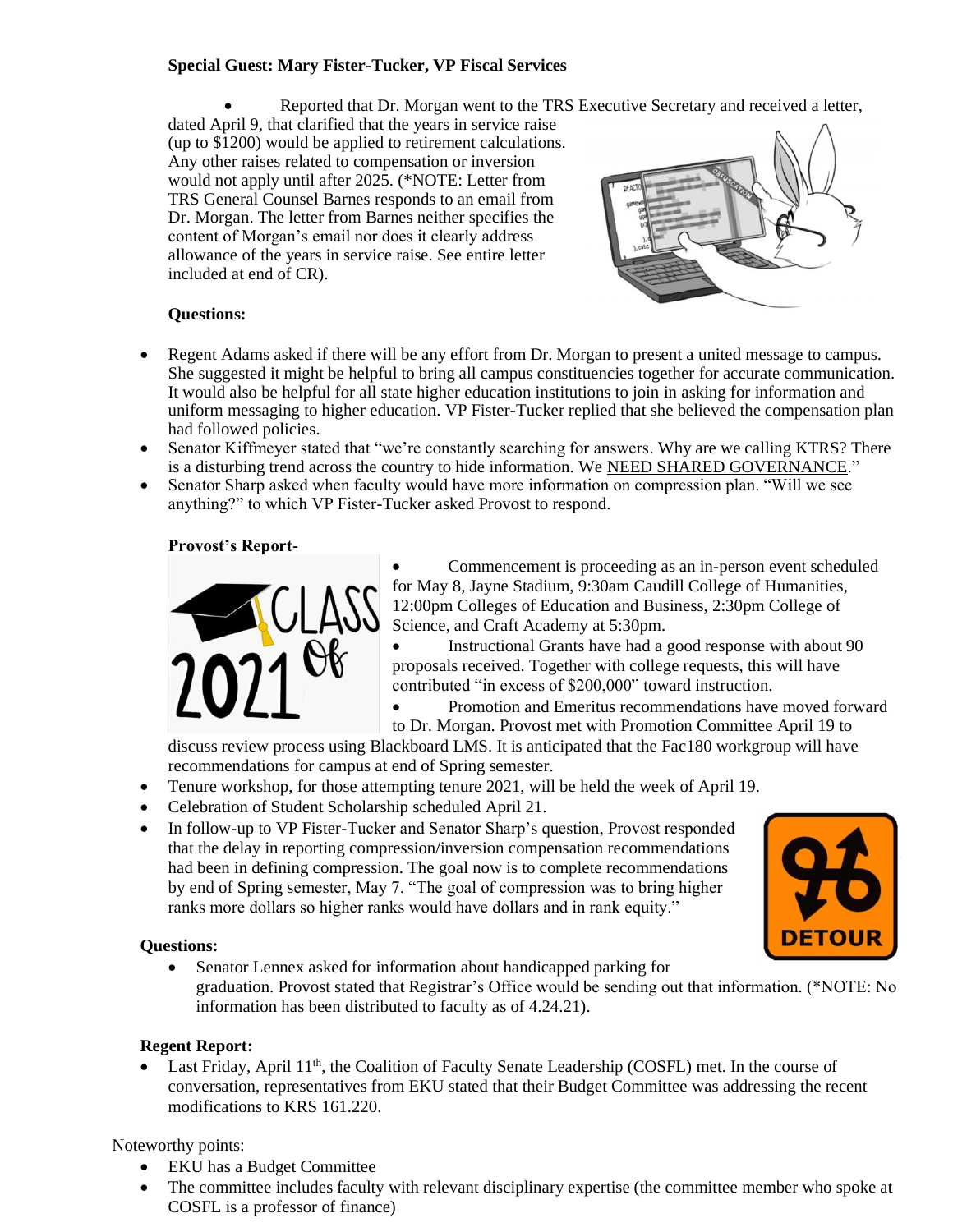- Faculty on the committee are working at the behest of (and in concert with) administration
- The committee had already been working on issues of compression and is now attempting to find ways that would accord with the recent modifications to KRS 161.220

EKU is facing the same demographic and funding challenges we are, all while serving a region adjacent to our own. Like us, they completed a series of debt refinancing initiatives, paying principal along the way, without raising tuition. Unlike us, EKU has been able to (a) effectively cut student cost and fees by providing a "free textbook" initiative, (b) give all employees a \$1,000 bonus (from the Board of Regents) to reward extra efforts made during the pandemic, and (c) use the disruption in the athletic season to make a meaningful change in conference that will advantage the institution's "brand."

I suppose we could look at this difference through a competitive prism and argue that EKU is "eating our lunch" (or cast aspersions by armchair accounting and suggesting none of EKU's work is sustainable). I, though, would rather view this through a collaborative lens and focus on the teamwork that has allowed EKU to address the challenges we also face.

Neither EKU nor MSU fiscally weathered this global health crisis through the plucky resolve of individual agents. We all benefited from the largesse of the federal government, which granted us proportional funds to stay afloat. We can and should pat ourselves on the back for allocating funds wisely, but our institution didn't rely on its own resolve to secure \$38m. We were given that. And even though our institutional leaders were key figures that helped shape recent legislative decisions, the "wins" we secured in HB 8 (blanket liability for KERS) and SB 135 (revision of the performance funding model) weren't ours alone: they were the result of collective work, done in concert with the CPE, to uphold the importance of higher education in the state.

EKU does not have a structural advantage over MSU, and there is no indication that its people are markedly superior. It is currently succeeding in ways MSU is not because the institution is actually utilizing shared governance in order to achieve the best outcomes. Put another way, EKU's "competitive advantage" is its willingness to meaningfully collaborate and allow constituencies a real seat at the table.

The MSU constituency bodies I have had the pleasure to interact with this year—Faculty Senate and Staff

Congress—are strong and capable, and they have worked in good faith to provide viable solutions to the problems MSU faces. Sadly, much of the excellent work of constituency leaders has been wasted because our institutional default is gatekeeping, even when we are not sure what purpose the gate serves.

EKU is intent on running its race, not constantly stopping to see what might be running beside it, because they have an end goal of getting everyone over a meaningful finish line. We are capable of such running; we just need to get out of the gate.



We have the key to that gate—shared governance. What we need now is the institutional will to turn it to unlock our true potential.

#### **Administrative Feedback on Faculty Senate Actions:**

• The Resolution on Teaching Modalities has been approved by Dr. Morgan.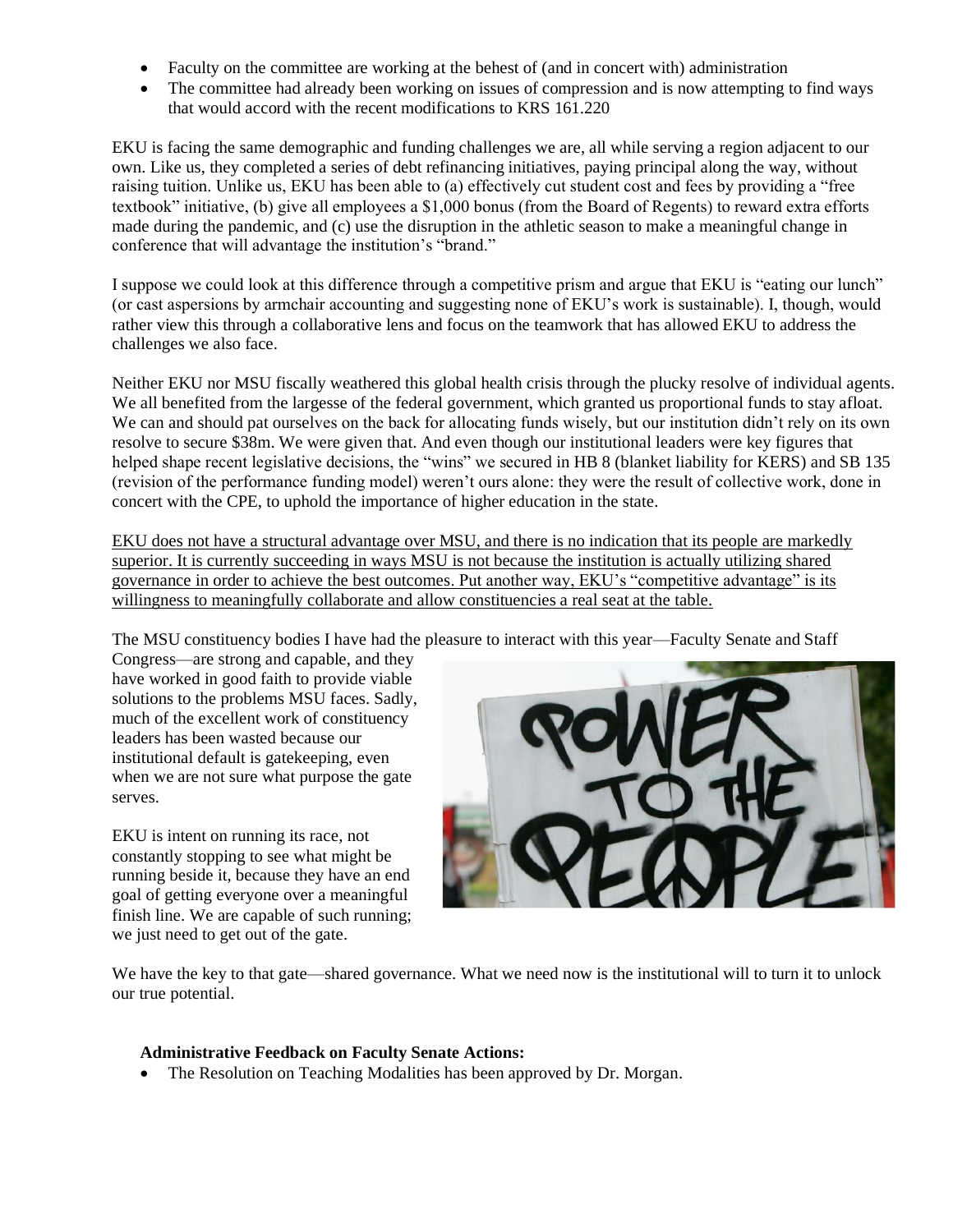#### **Committee Reports:**

# **Executive Council-**

- The FWC voted and approved a candidate for the inaugural MSU Faculty Senate Award for Shared Governance. The award will be presented at the April 29 Faculty Senate meeting.
- Campus Climate Survey work continues the week of April 19 with a draft circulated for feedback to Staff Congress and Faculty Senate ECs and an IRB proposal sent for approval.
- Ad Hoc Faculty Workload committee has moved forward with its charge.
- Ad Hoc Research committee, charged in March 2020, presented its final report to President Grupe. Unfortunately, there were no conclusions or findings to this committee. Please see complete report on FS BB shell, April 15 meeting folder.

#### **Academic Issues- No report**

#### **Evaluation- No report**

#### **Faculty Welfare and Concerns-** work continues with PAc-35.

**Governance-** 49% response rate to the Faculty Committee Preference Survey; Service Award information being sent through Office of President April 16.

#### **General Education Council Report**

#### **Staff Congress' Report- No Report**

#### **SGA Report**

- Food drive underway with Christian Social Services
- Students have requested extending CCL hours to 2am during finals week. Senator Kmetz stated that the CCL would normally be open 24/7 for one week prior and during finals week. When asked about headcount for hours till 10pm, Kmetz had not heard specifics but that there did not appear to be a surge in evening hours.

#### **New Business**

• Senator Lennex, as Communications Officer, reported accurate departmental numbers of full-time faculty --tenure/tenure-track, Instructor, and VAP, as of March 15, 2021. These numbers do not include the Department Chair/ Associate Dean.

| Dept         | Instructor     | <b>VAP</b>     | T/Tr |
|--------------|----------------|----------------|------|
| <b>Music</b> |                | 4              | 16   |
| <b>FGSE</b>  | 0              | 0              | 12   |
| <b>MGSE</b>  | $\overline{2}$ | 0              | 6    |
| <b>ECESE</b> | 6              | $\overline{2}$ | 5    |
| Ag           | 3              | 0              | 10   |
| <b>PHES</b>  | 0              | 0              | 11   |
| <b>BIOC</b>  | 3              | 1              | 17   |
| Eng          | 9              | 0              | 8    |
| Comms        | 7              | ٥              | 9    |
| <b>KHIS</b>  | 5              | 0              | 8    |
| <b>MATH</b>  | 7              | 0              | 10   |
| <b>ART</b>   | 2              | $\mathbf{1}$   | 7    |
| total        | 45             | 8 <sup>1</sup> | 119  |

Dept Instructor **VAP** T/Tr **HPIL** 14  $\mathbf 1$  $\overline{2}$ sswc  $\overline{7}$  $\overline{2}$  $\overline{10}$  $\overline{1}$  $\overline{\mathfrak{o}}$ **PSY** 8  $\overline{9}$  $\overline{12}$ **NUR**  $\boldsymbol{\mathsf{o}}$  $\frac{1}{1}$  $\overline{\phantom{a}}$  $\overline{\mathbf{0}}$ **CSEL**  $\overline{2}$ **ETM**  $\mathbf{1}$  $\mathbf{3}$ \*SCBA  $\overline{5}$  $\overline{2}$ 19  $27$  ${\bf 71}$ total  $6<sup>1</sup>$ \*SCBA is two departments- AFIS, MM

# Verified through Chair/AD Unverified and from Sept 2020 data

# **Next regular meeting April 29, 2021 via Webex**

**Adjournment:** 5:32pm